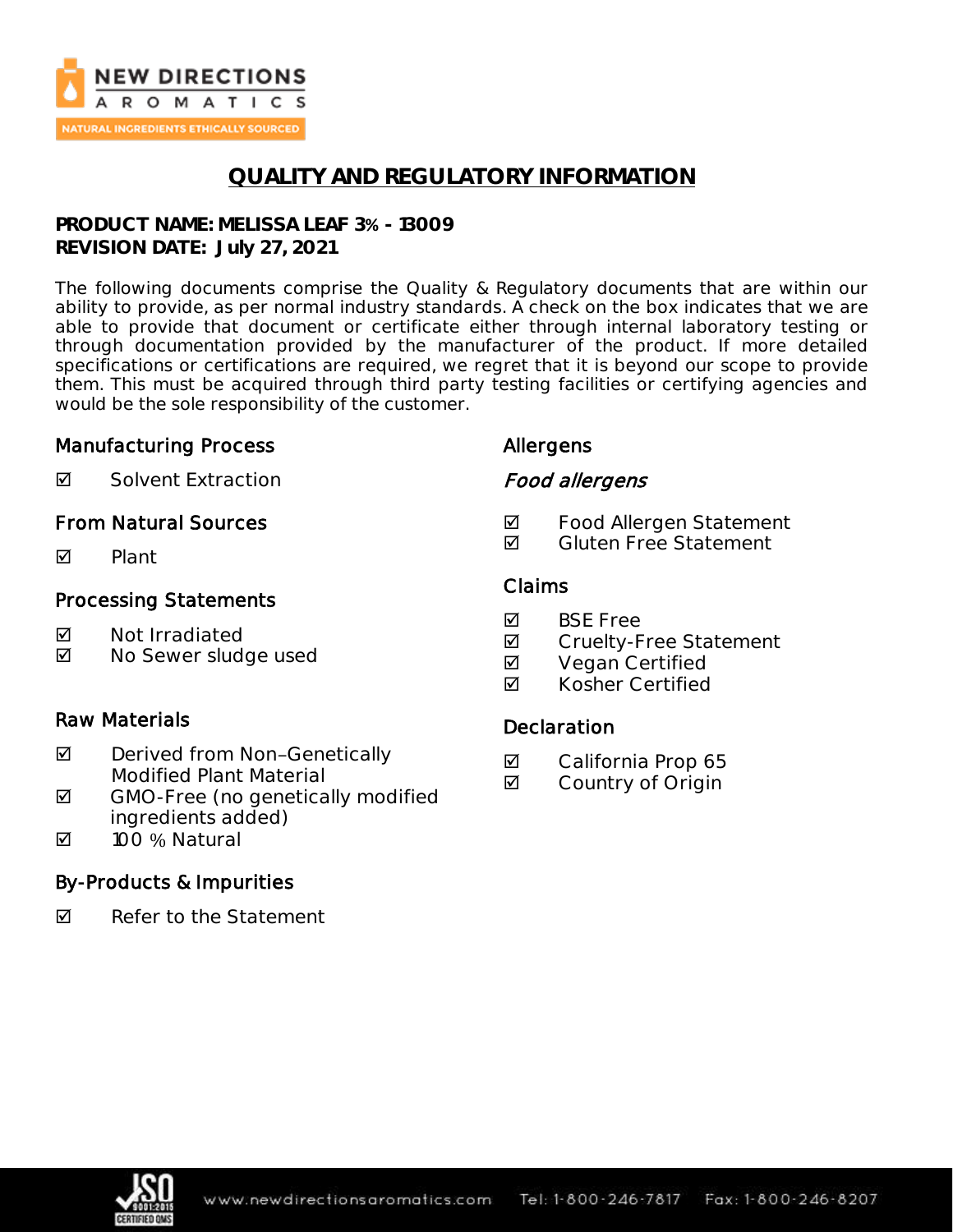

# **NON-IRRADIATION STATEMENT**

### **PRODUCT NAME: MELISSA LEAF 3% - 13009**

We hereby declare that, to the best of our knowledge, this product has not been irradiated and does not contain any ingredient that has gone through any irradiation.

#### Disclaimer & Caution

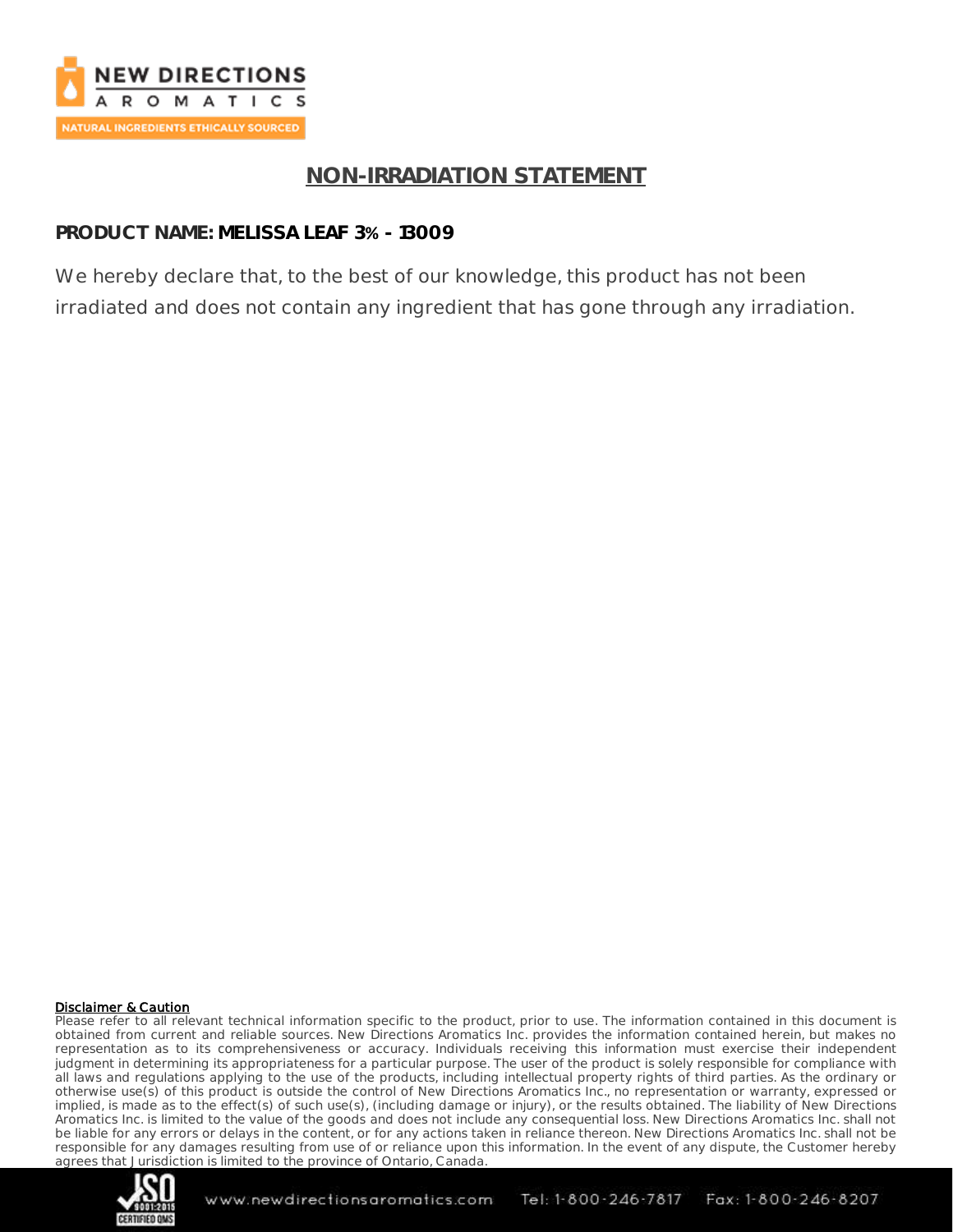

# **SEWER SLUDGE STATEMENT**

### **PRODUCT NAME: MELISSA LEAF 3% - 13009**

We hereby declare that, to the best of our knowledge, this product is free from, and was not processed with, sewer sludge.

#### Disclaimer & Caution

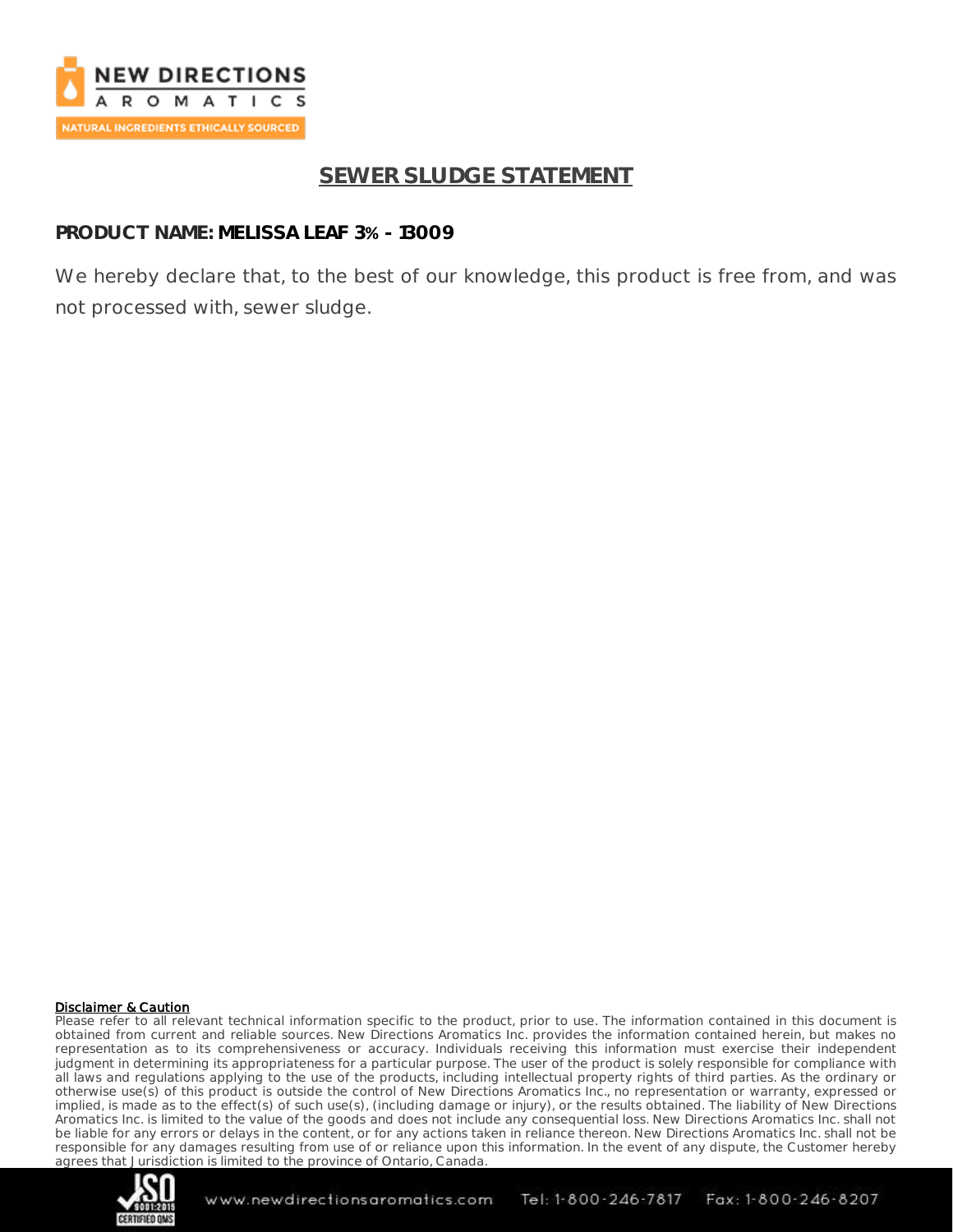

# **GMO STATEMENT**

### **PRODUCT NAME: MELISSA LEAF 3% - 13009**

We hereby declare that, to the best of our knowledge, this product was not produced from or with GMO plant material.

#### Disclaimer & Caution

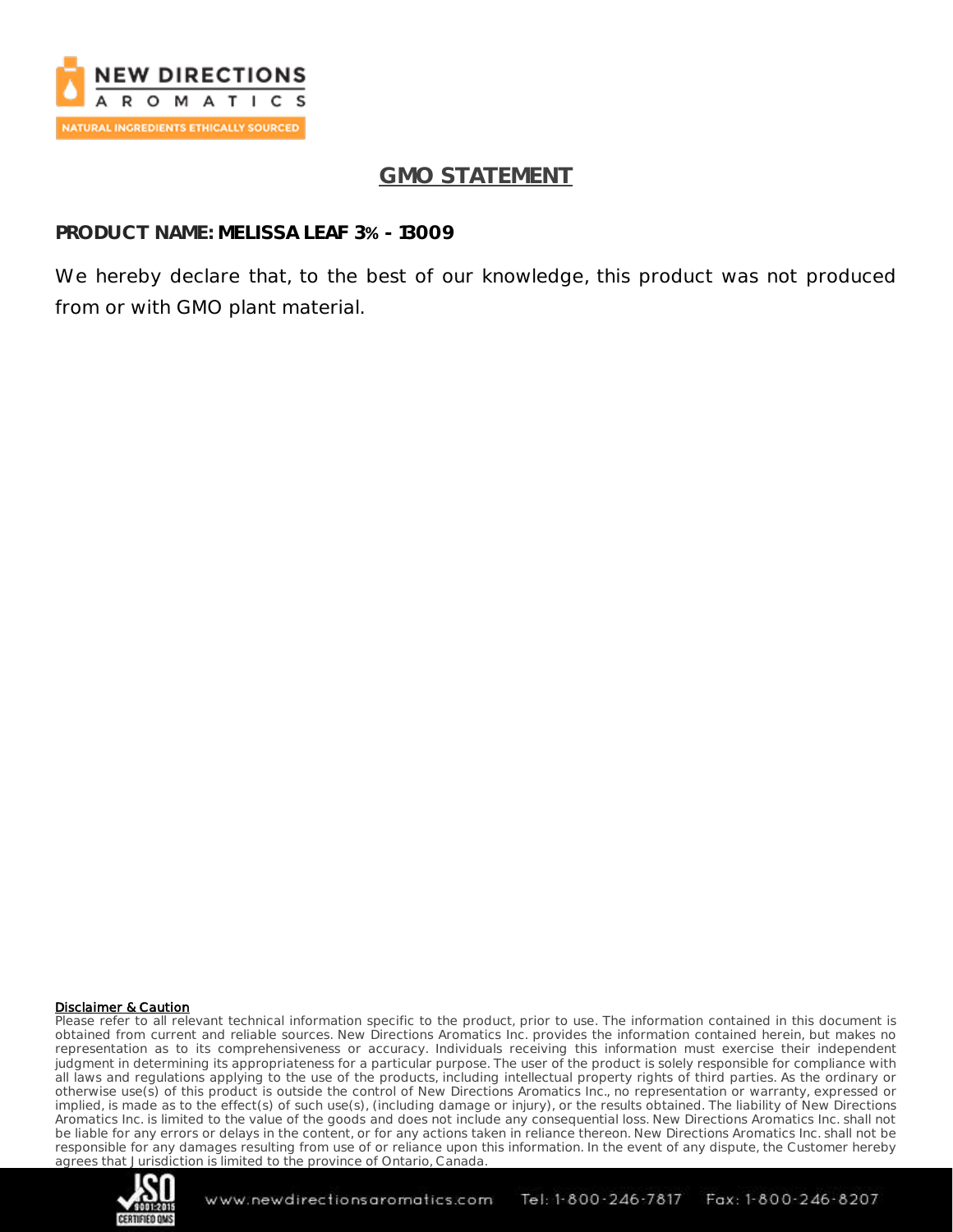

## **NATURAL STATEMENT**

**PRODUCT NAME: MELISSA LEAF 3% - 13009**

We hereby declare that, to the best of our knowledge, this product is 100% natural.

#### Disclaimer & Caution

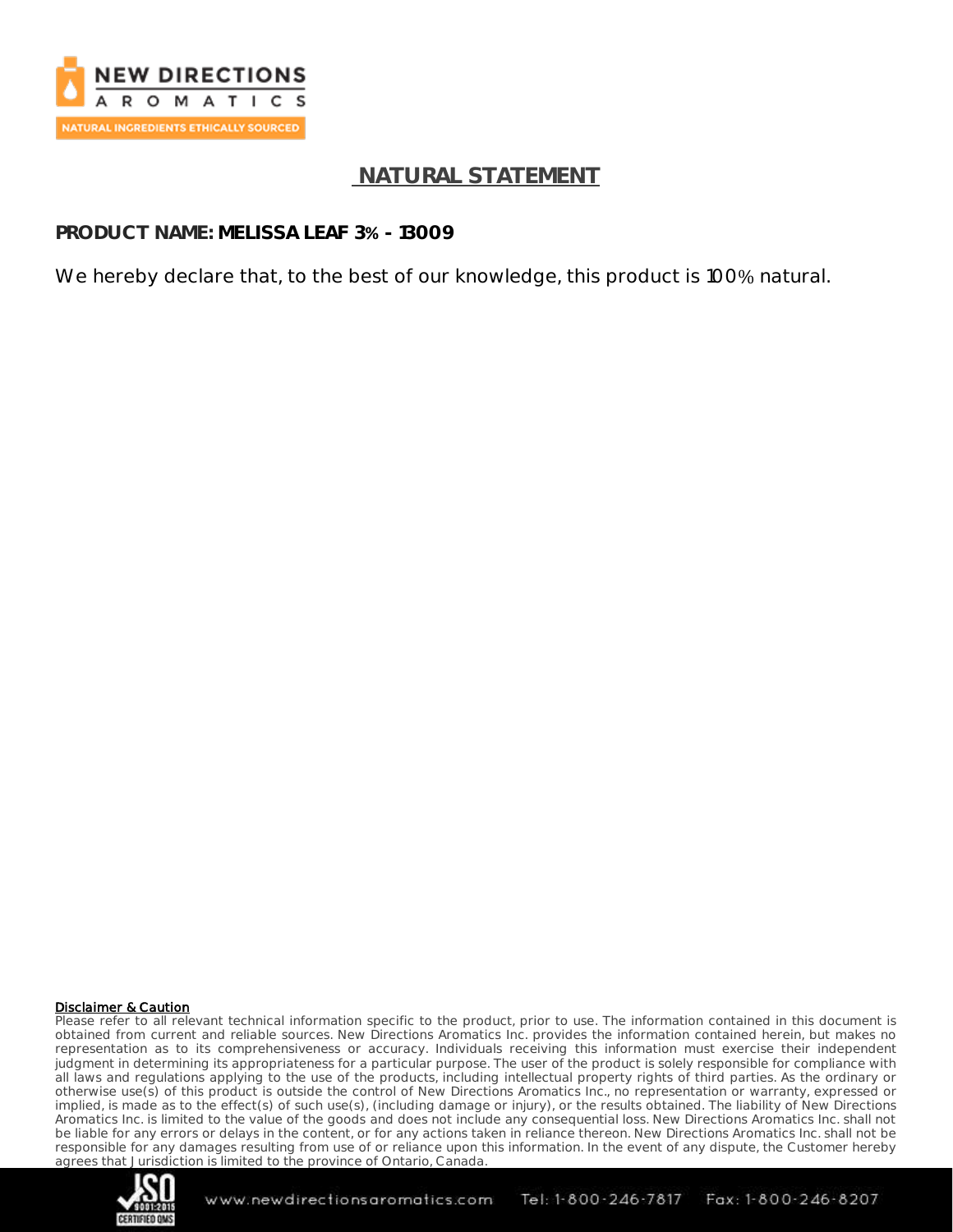

# **BY-PRODUCTS & IMPURITIES STATEMENT**

**PRODUCT NAME: MELISSA LEAF 3% - 13009**

We hereby declare that, to the best of our knowledge, this product does not contain any of the following by-products or/and impurities:

- Phthalates
- Parabens
- Solvents or residual solvents

#### Disclaimer & Caution

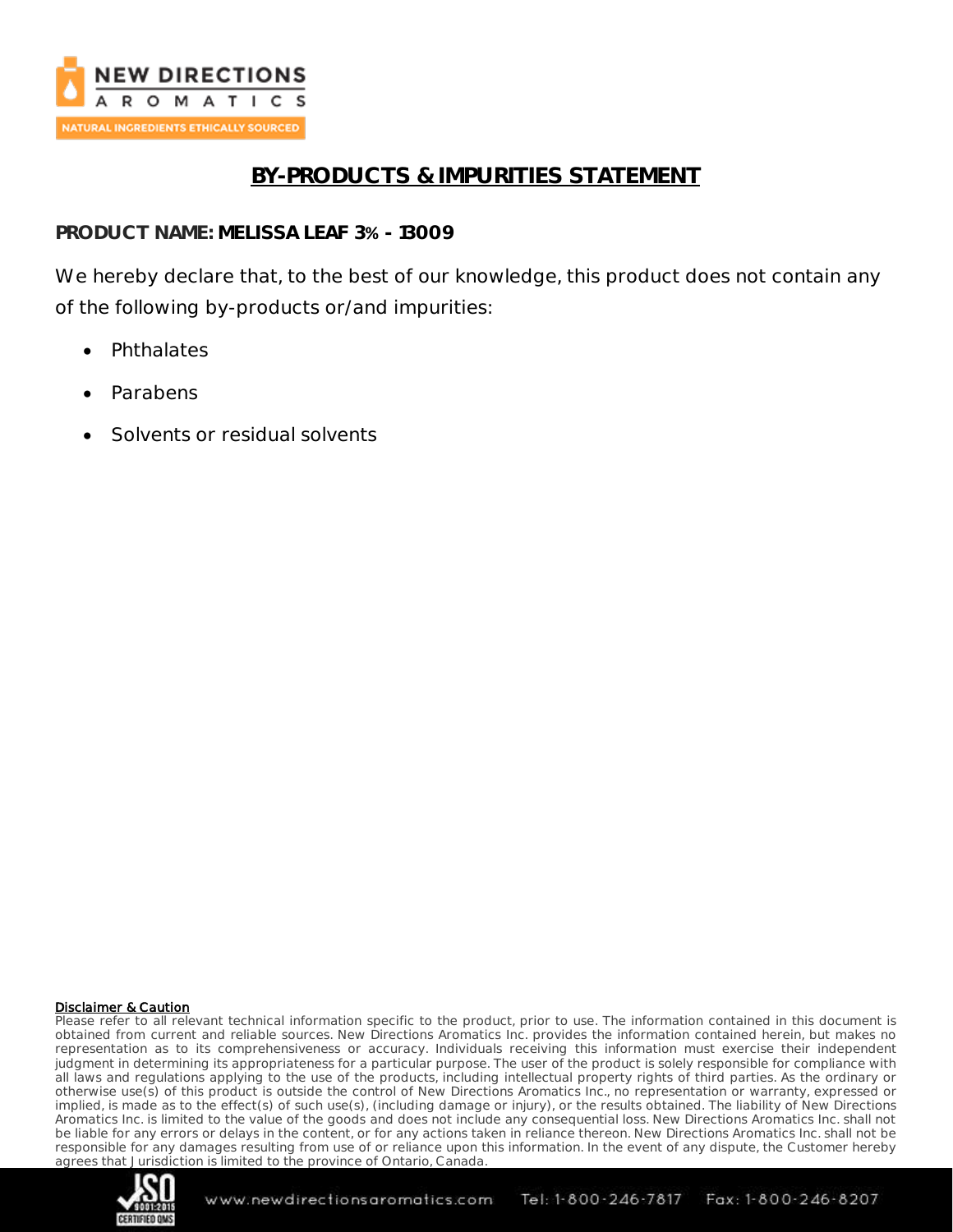

# **FOOD ALLERGEN INFORMATION**

### **PRODUCT NAME: MELISSA LEAF 3% - 13009**

| Component                                                                     | Present in the product |
|-------------------------------------------------------------------------------|------------------------|
| Peanuts (and/or derivatives,) e.g., protein oil                               | <b>No</b>              |
| Tree Nuts (and/or derivatives)                                                | <b>No</b>              |
| Seeds (Cottonseed, Mustard, Poppy, Sesame, Sunflower)<br>(and/or derivatives) | No                     |
| Wheat, Barley, Rye, Oats, Spelt, Kamut or their hybrids                       | <b>No</b>              |
| Gluten                                                                        | <b>No</b>              |
| Soybeans (and/or derivatives)                                                 | <b>No</b>              |
| Dairy (including lactose) or Eggs                                             | <b>No</b>              |
| Fish or their products                                                        | <b>No</b>              |
| Shellfish or their products                                                   | <b>No</b>              |
| Corn (and/or derivatives)                                                     | <b>No</b>              |
| Meat (and/or derivatives) or Bovine Material                                  | <b>No</b>              |
| Sulphites (and derivatives) (added or $\geq$ 10 ppm)                          | <b>No</b>              |

#### Disclaimer & Caution

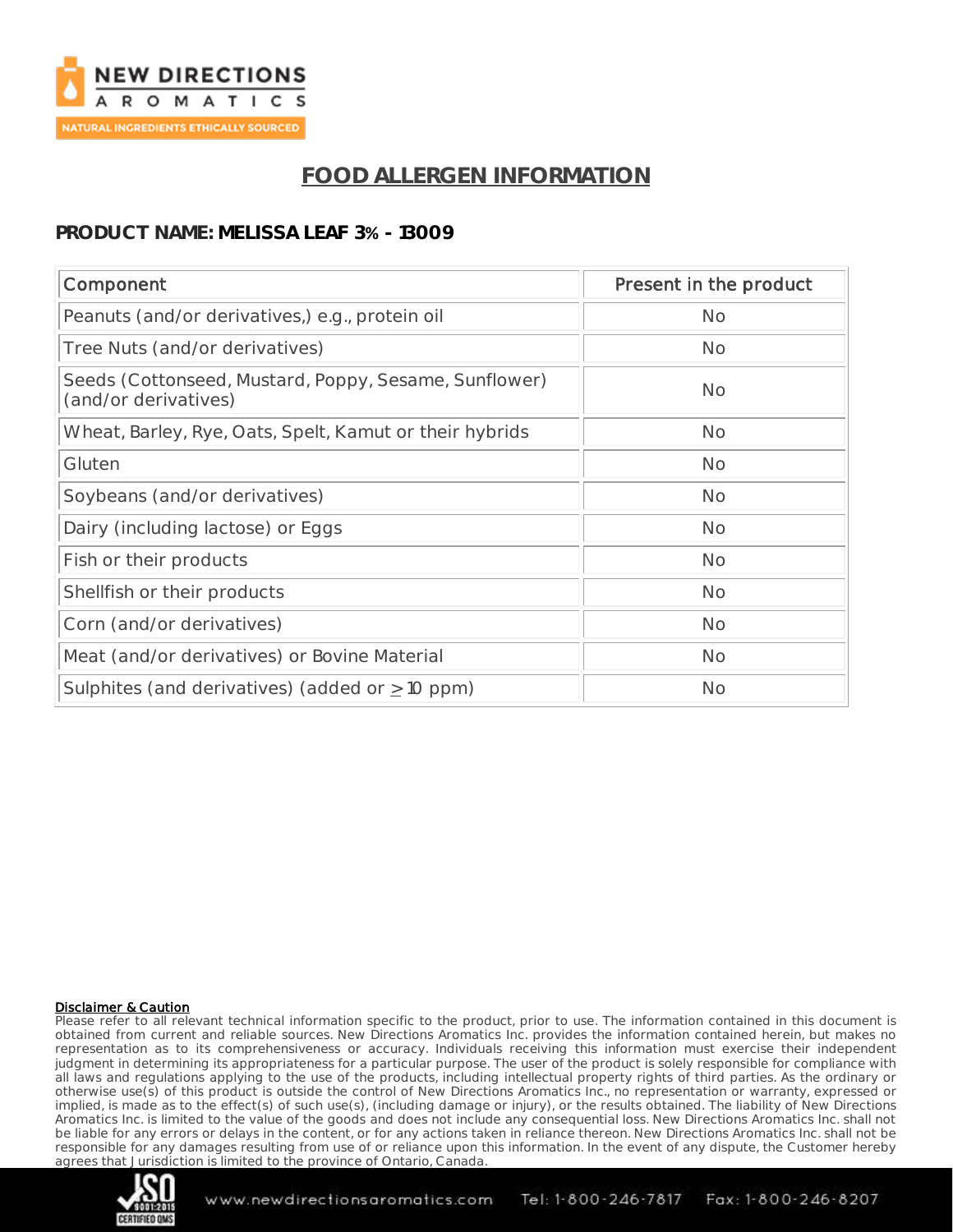

# **GLUTEN STATEMENT**

### **PRODUCT NAME: MELISSA LEAF 3% - 13009**

We hereby declare that, to the best of our knowledge, this product is gluten-free, nor was it manufactured with any ingredients containing gluten.

#### Disclaimer & Caution

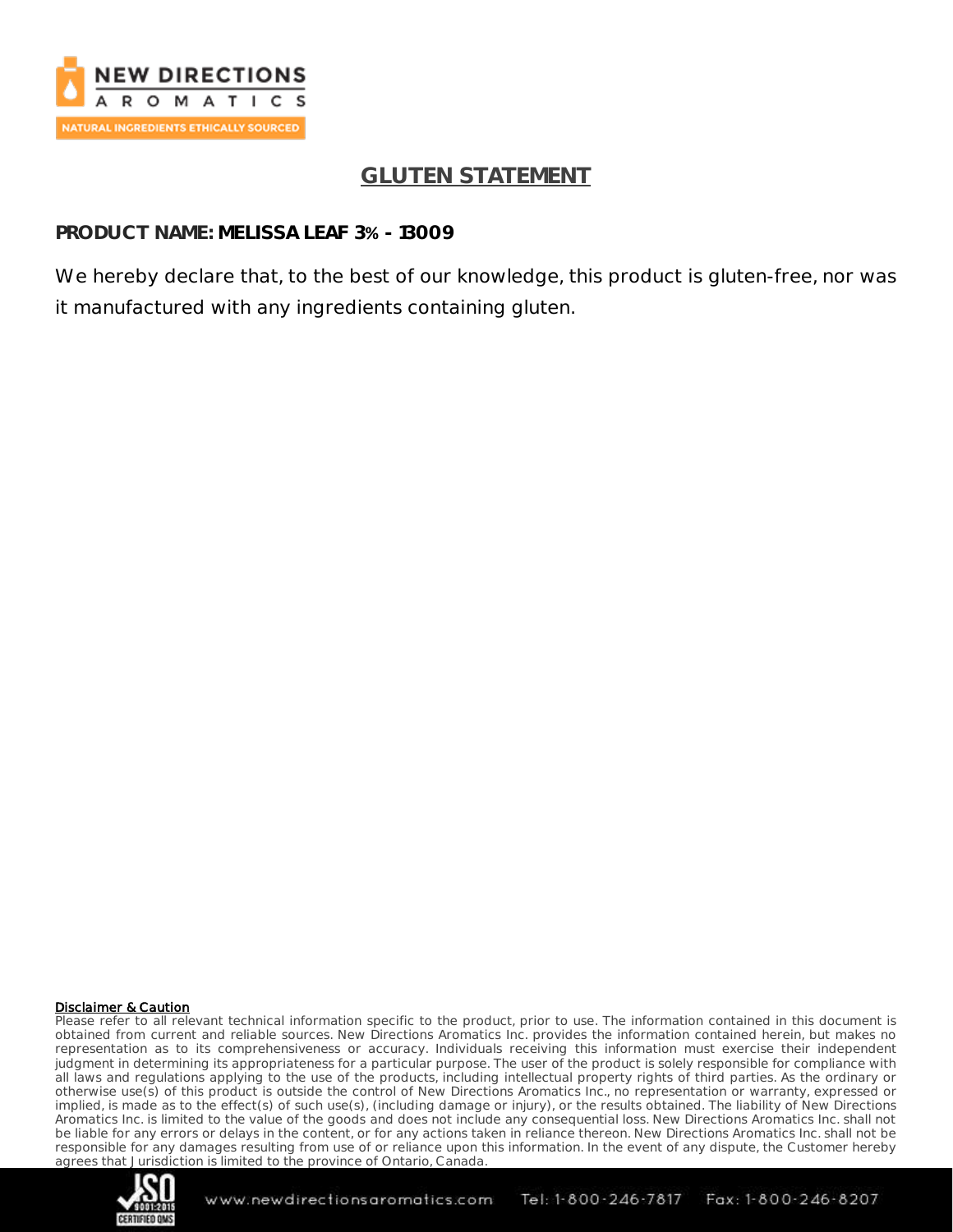

# **DECLARATION OF BOVINE/TRANSFERABALE SPONGIFORM ENCEPHALOPATHY (BSE/TSE)**

### **PRODUCT NAME: MELISSA LEAF 3% - 13009**

We hereby confirm that, to the best of our knowledge, this product was not made with, nor contains, any animal material or derivatives, and is free of BSE/TSE.

#### Disclaimer & Caution

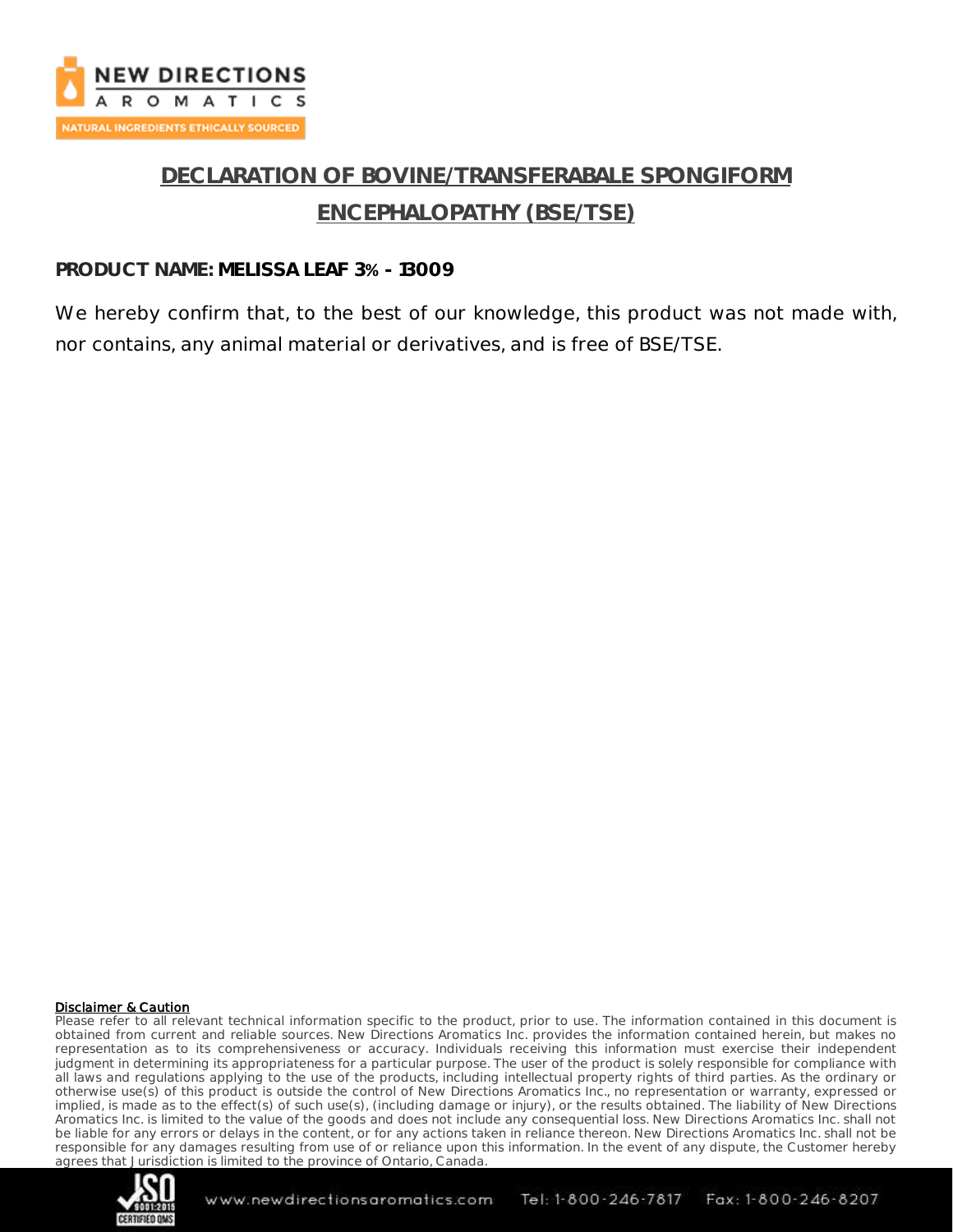

# **CRUELTY-FREE STATEMENT**

### **PRODUCT NAME: MELISSA LEAF 3% - 13009**

We hereby declare that, to the best of our knowledge, this product has not been tested on animals.

#### Disclaimer & Caution

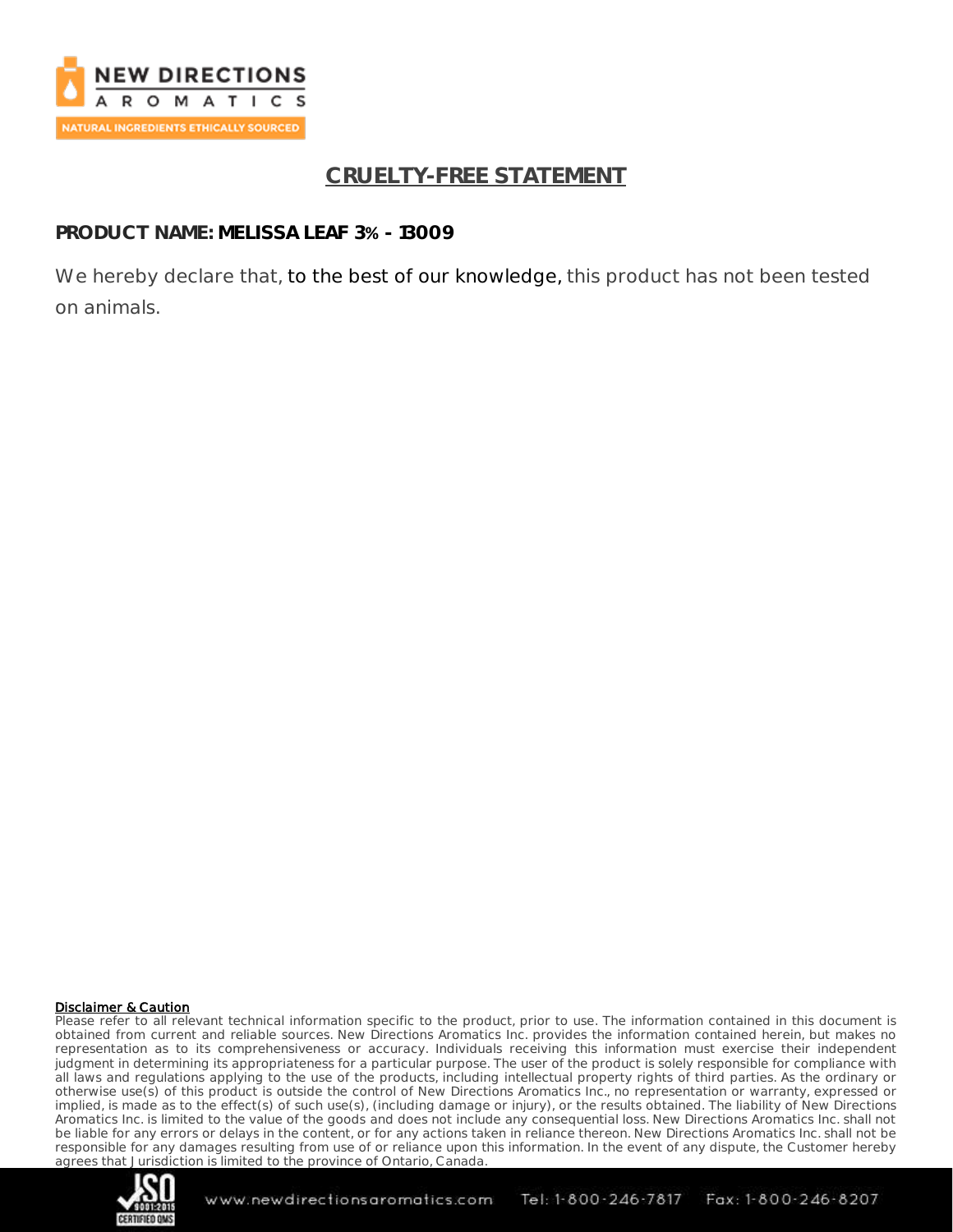

# **KOSHER STATEMENT**

**PRODUCT NAME: MELISSA LEAF 3% - 13009**

We hereby confirm that this product has been certified to Kosher standards.

#### Disclaimer & Caution

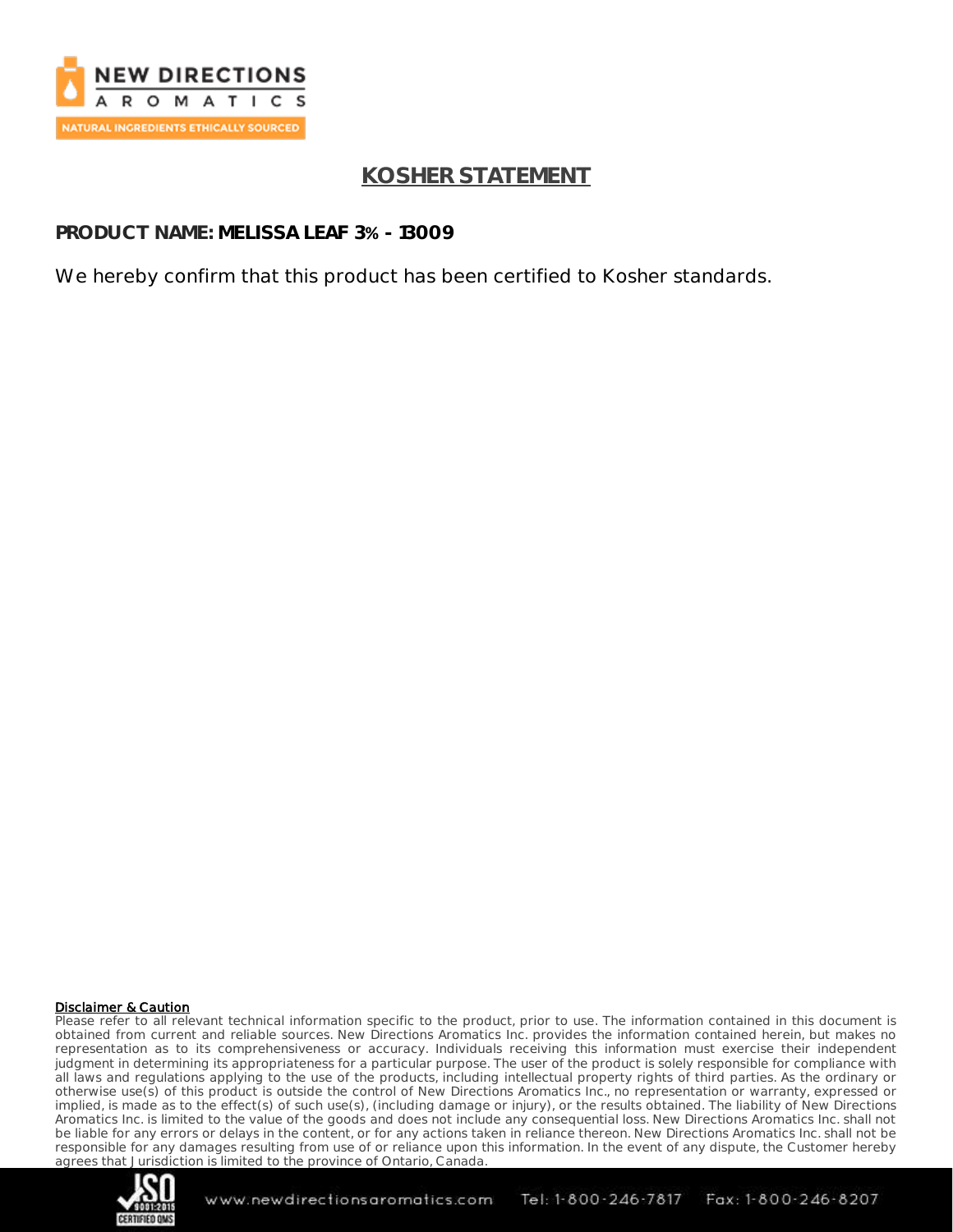

# **VEGAN STATEMENT**

**PRODUCT NAME: MELISSA LEAF 3% - 13009**

We hereby confirm that this product has been certified to Vegan standards.

#### Disclaimer & Caution

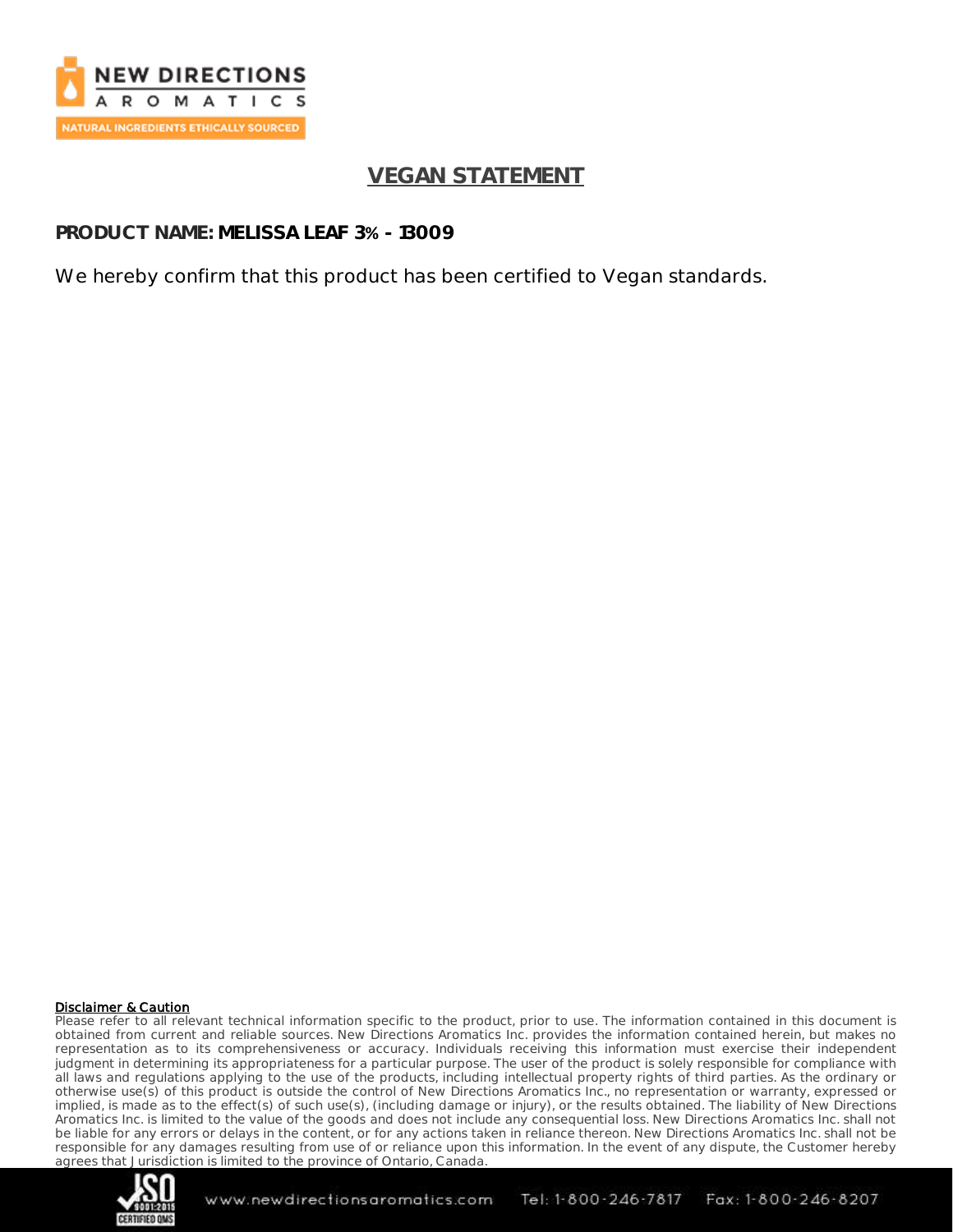

# **CALIFORNIA PROPOSITION 65 STATEMENT**

**PRODUCT NAME: MELISSA LEAF 3% - 13009**

We hereby confirm that, to the best of our knowledge, this product is in compliance with California Proposition 65.

#### Disclaimer & Caution